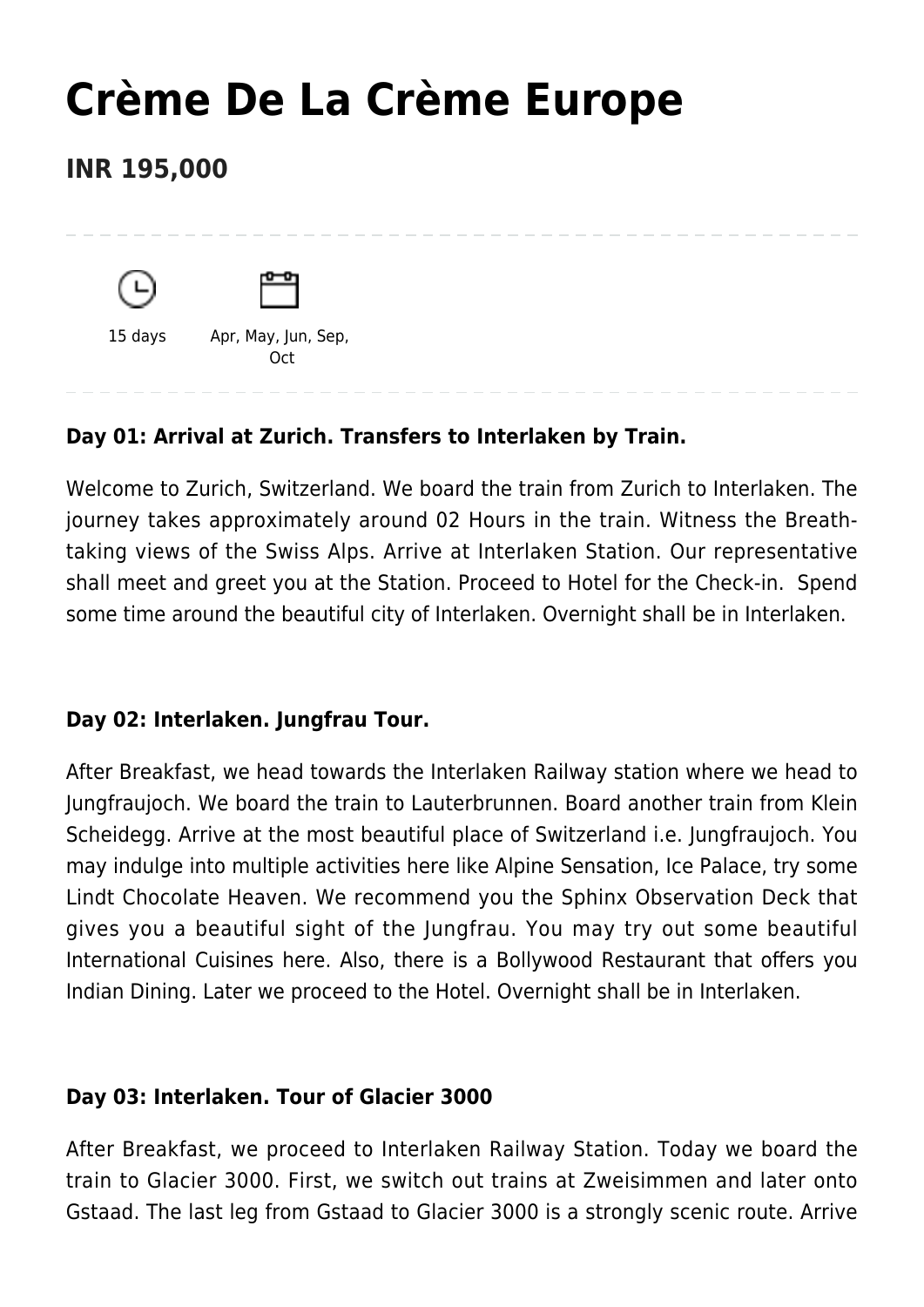here at Glacier 3000 and choose your activities to indulge into like Alpine Coaster, Siberian Husky Sledge Ride, Snow Bus that takes you through dense snow, etc. Later in the day we proceed to the Hotel. Overnight shall be in Interlaken

#### **Day 04: Interlaken to Lucerne**

After Breakfast. Checkout from the Hotel. We proceed towards the Interlaken Railway Station. We board our train to Lucerne. The train journey approximately takes us 01 Hours and 45 Minutes. It passes through the beautiful lake of Brienz. Arrive at Lucerne Railway Station. Proceed to the Hotel for the Check-in. Spend some the in the evening for shopping. We recommend you to try some Cheese, Wine and Chocolates as Swiss is the well known destination for the same. Overnight In Lucerne.

# **Day 05: Lucerne. Mt. Titlis**

After Breakfast, today we proceed to Lucerne Railway Station. We head to the world famous Mt. Titlis. We first need to board the train upto Engelberg Railway Station. Post that we board the Cable Cars that lift us to Kleintitlis. Have a walk for about 1.1 Kms that makes you reach the world famous Mt. Titlis. Spend the day here enjoying some mesmerizing views of the Swiss by the peak of Titlis. We return back to Lucerne. Overnight in Lucerne.

#### **Day 06: Walking tour of Lucerne**

After Breakfast, walk along the river and admire the beauty of Lucerne old town. Ride the Lift to Lucerne Castle to admire the best view of the city, lake and mountains. Witness the best of the tour while walking and touring across the town. Also, witness the boating at Lake Lucerne in the city. Overnight in Lucerne.

#### **Day 07: Lucerne to Zurich and tour.**

After Breakfast, we proceed towards the Lucerne Railway Station. We are onboard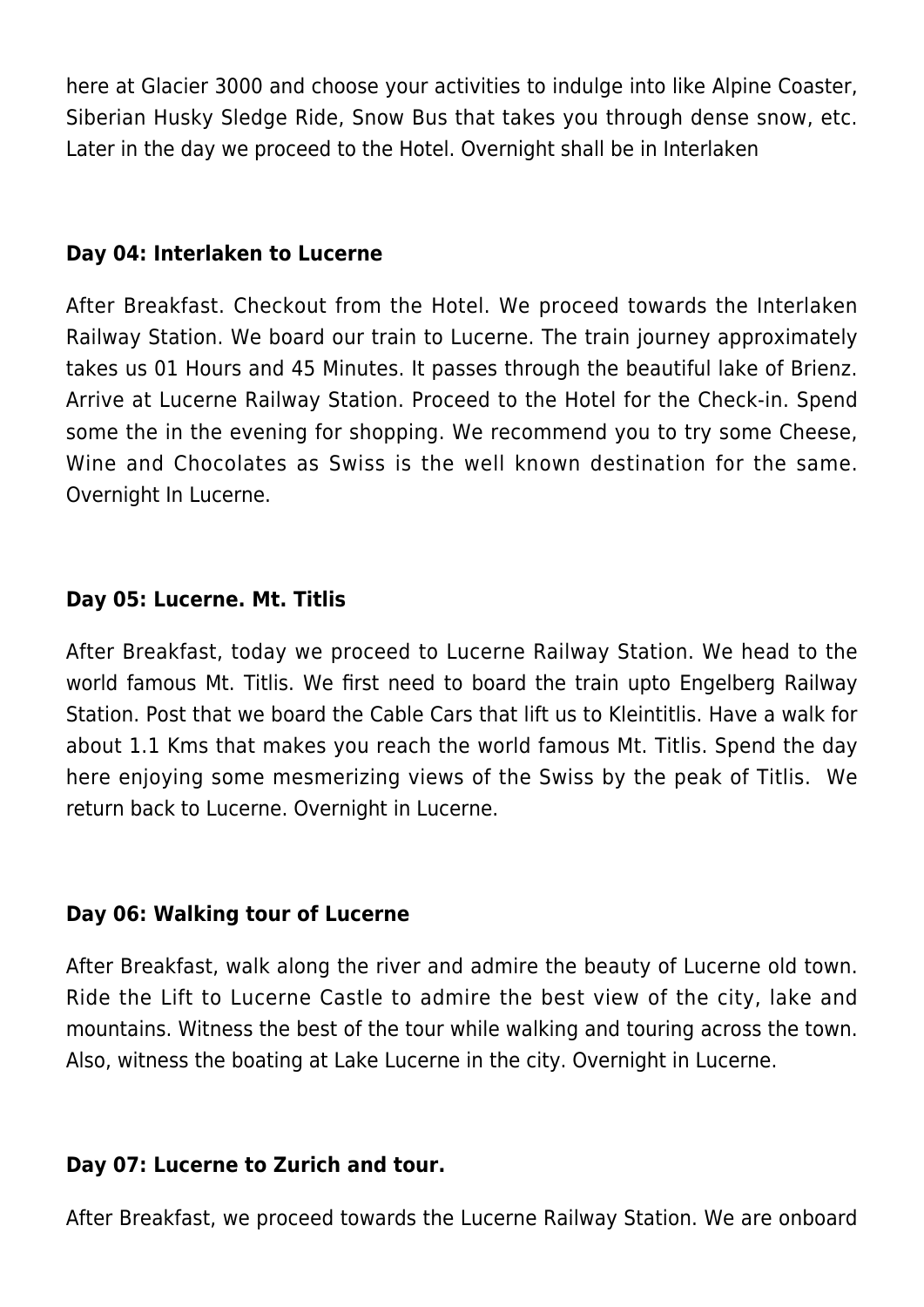the train to Zurich. The travel time is barely 45 Minutes to 01 Hour. Check in into the Hotel. We experience the best of both worlds when you take this tour incorporating the 'Reinvented Classic Trolley' and a leisurely cruise on a lake boat. A highly interesting and very comprehensive 2 hours´ city tour on board the 'Reinvented Classic Trolley' awaits you. Following your city tour, at the lake piers you will board a modern lake cruise ship for an unaccompanied 1.5 hour cruise on Lake Zurich. Relax on board while passing pretty lakeside villages, picturesque villages snuggling at the foot of vineyard-clad hills, numerous swimming areas and stately villas. Enjoy the fresh lake air and the gorgeous views of the city in one direction and the snow-covered Glarner mountains in the other. Later proceed to the Hotel. Overnight shall be in Zurich.

# **Day 08: Zurich to Paris and Night Tour.**

After Breakfast, we are onboard the train to Paris. The journey is quite mesmerizing as we travel from the destination that has Swiss Alps to the city that is quite on plains i.e. Paris, the fashion capital of the world. The travel time could take 04 Hours. Arrive at Paris. Check-in into the Hotel. See the beauty of the city as it is at night, each street and monument is lit with the orange glow of the streetlights and the city takes on a very different, much more romantic feel. You will be able to see plenty of the famous sites in Paris from your vantage point, including the Arc de Triomphe and the Louvre Museum, home to some of the world's most famous pieces of artwork. Relax as you take a serene cruise down the Seine. The cruise also comes with an audio guide to the numerous monuments which line the river. You will be able to learn more about such points of interest as the Louvre Museum, the famous Orsay Museum, the grand cathedral of Notre Dame and, of course, the world famous Eiffel Tower! This gives you the chance to see Paris's monuments from a much more relaxing perspective. Immerse yourself in the magic of Paris with a night panoramic bus tour of the city! Take a journey into the history of the city with individual audio guides which will take you through the heritage of Paris's most famous monuments. Marvel at the stunning beauty of the Louvre Museum lit up at night with an enchanting glow. See the mighty Arc de Triomphe, which overlooks the Champs-Élysées, illuminated by spotlight via the Place de la Concorde. Overnight shall be in Paris.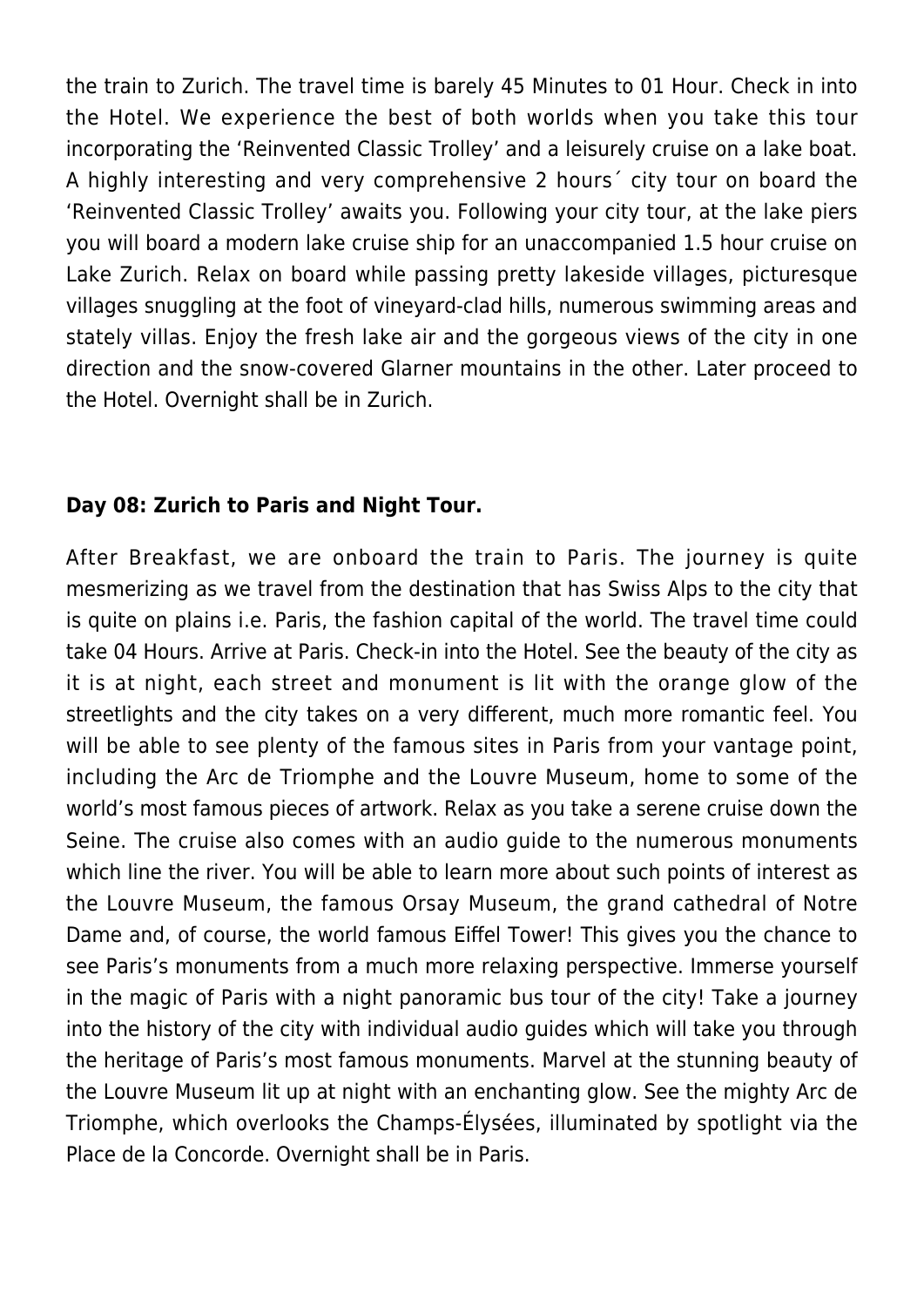# **Day 09: Louvre Museum Guided Tour, Eiffel Tower Lunch and Guided visit of Notre-Dame Area**

After Breakfast, we discover one of the largest and most visited museums in the world. Formerly a royal residence, the Louvre first housed the collections of the French monarchy and currently to date has approximately 300,000 works of art. Stroll through its spacious halls and corridors accompanied by a professional guide and contemplate the true masterpieces, from as the Venus de Milo to the Mona Lisa. Then it's all aboard the river shuttle to watch the city go by as you drift gracefully down the Seine to the next stop. See the many lovers, dog walkers and booksellers lining the busy banks and quays. Enjoy the taste of Parisian cuisine with a light lunch on the Eiffel Tower Terrace and admire the incredible engineering of this iconic building, constructed in 1889 as the entrance arch to the World's Fair. It's still the tallest structure in Paris, and more people visit here than any other paid monument worldwide. Gaze out over the crisp lawns of the Champs de Mars and the tiny streets below before hopping back on the boat. Finally, enjoy a guided tour of Notre-Dame Square, pinnacle of French Gothic architecture and tragic location for Victor Hugo's much-loved novel, The Hunchback of Notre Dame. Overnight in Paris

# **Day 10: Tour of Versailles.**

After Breakfast, Spend a day surrounded by the most splendid luxury French history has bequeathed: the priceless treasure of the Palace of Versailles. With this full day tour, you have an unparalleled opportunity to explore every last corner of this magnificent sprawling construction. Most definitely, an experience you will not be soon to forget. What better way can there be for discovering the Palace of Versailles that doing it at your own pace? This is the ideal alternative to having to stop to hear the explanations of parts of the palace you are not interested in. Take the tour's reigns into your own hands and explore the palace with an audioguide commentary. This way you can wander the hallways free as a bird and hear the interesting narratives behind whichever corner of Versailles interests you most. The Palace of Versailles is filled with awe-inspiring rooms, crammed with what at the time was – and, dare we say even now is –the height of luxury. Meander through the dazzling Hall of Mirrors and lose yourself in the ample spaces of the Kind and Queen's Apartments. Once you have explored the building to your heart's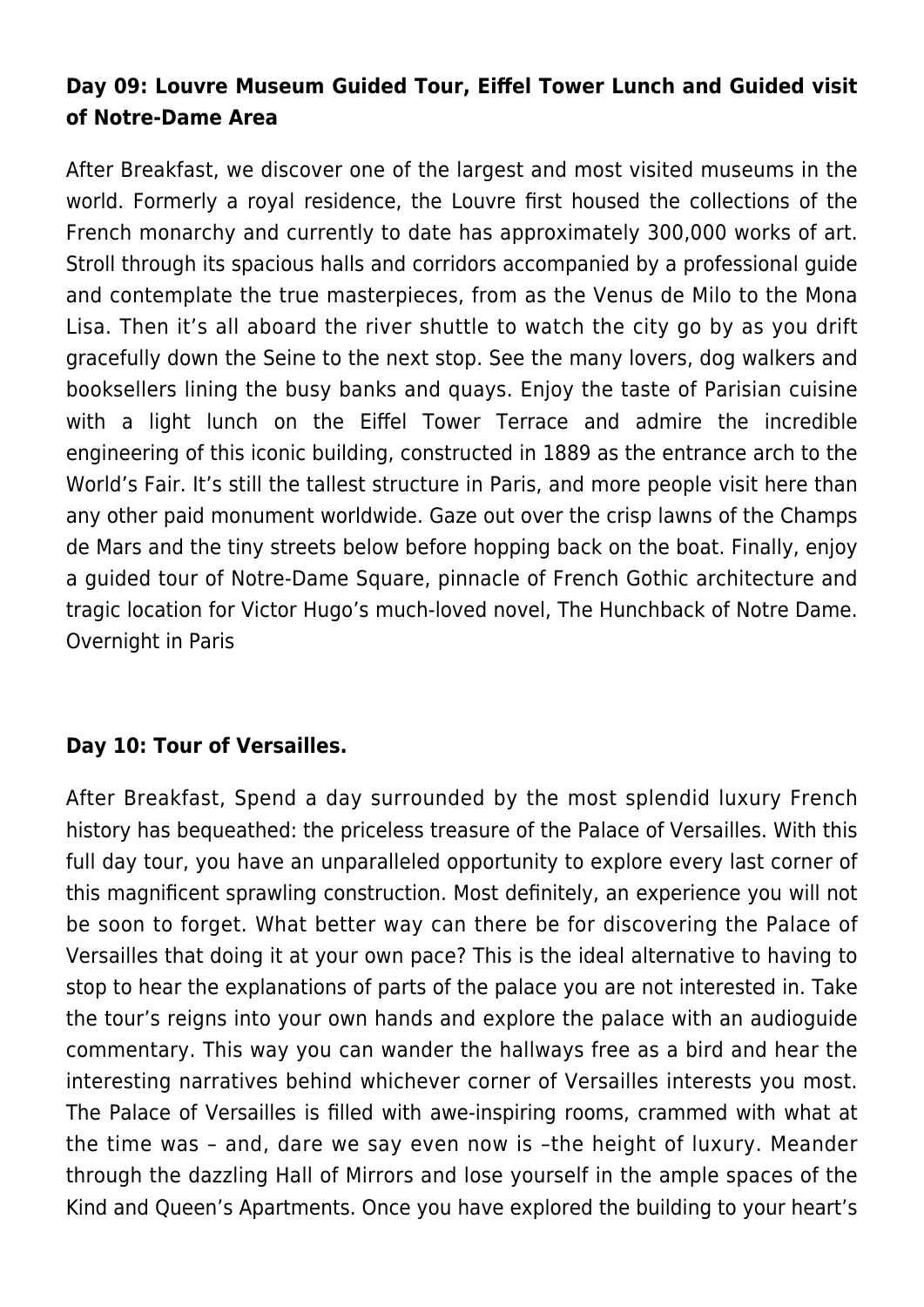content, you can spend the rest of the day strolling around the castle or along the immense gardens of Versailles. Another equally tantalizing option is to pop down to investigate the city. Be your own tour architect and make your day your own. Overnight shall be in Paris.

# **Day 11: Paris to Brussels.**

After Breakfast, we proceed to the Railway Station of Paris. We are on board the train to Brussels. The journey time is 1 Hours and 30 Minutes traversing through the beautiful Northern France. Arrive Brussels and proceed to the Hotel for checkin. We recommend you to try out some scrumptious Chocolate based dishes here. As Belgium is quite a famous for Chocolate Dish preparations. Overnight shall be in Brussels.

# **Day 12: Mini Europe and Brussels Tour**

After Breakfast, we proceed to the Mini-Europe tour. Mini-Europe is a miniature theme park situated at the foot of the Atomium in the European capital of Brussels. It is the only park where you can visit all the countries of the European Union in just 1.5 hours. It truly is a unique voyage. With a catalog in hand, visit the European highlights such as the Eiffel Tower, The Big Ben and the House of Parliament, the gondolas of Venice. Post that we proceed to the Brussels tour, Brussels is known all over the world as the Capital of Europe but it has many more, lesser-known attractions: an amazing variety of architectural styles including the internationally renowned Market Square (Grand Place) and Art Nouveau districts, historic pubs ("cafes") where you can sample the glorious Belgian beers, famous chocolate makers and unchecked creativity in the fields of gastronomy, comic strips, fashion, etc. From the former harbour downtown to the Royal district uptown, let us surprise you with this relaxed, Brussels tour. Overnight shall be in Brussels.

# **Day 13: Amsterdam**

After Breakfast, we proceed to the Brussels Railway Station to board the train to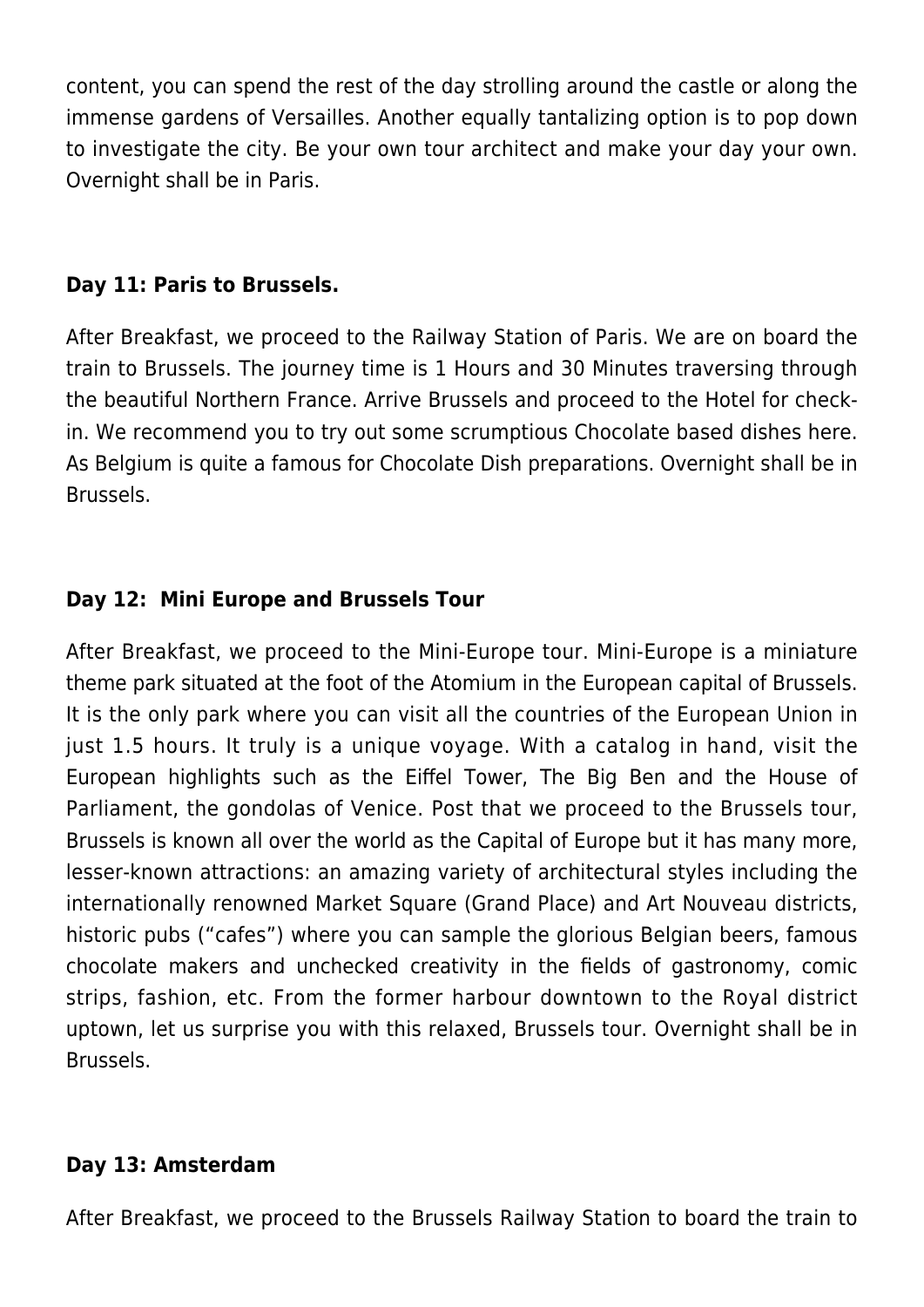Amsterdam. The train journey might take 2 Hours of Travel Time. Check-in into the Hotel at Amsterdam. Later, we embark on an unforgettable night with an experience that will delight even the most demanding palates. Board a comfortable glass boat and enjoy a relaxed cruise through the heart of Amsterdam along the picturesque canals while enjoying a carefully prepared four-course dinner. This two-hour cruise will take you by the most beautiful and romantic places of the capital at nightfall, when the main attractions of the city are illuminated and the atmosphere comes to life. Overnight in Amsterdam

# **Day 14: Amsterdam Tour and Guided Cruise**

After Breakfast, This city tour takes you past the high lights of Amsterdam. With its 6,800 protected houses and monuments, Amsterdam has the largest historic city centre in Europe. The city is well-known for its ring of canals, along which thousands of decorated merchants' residences and warehouses were built in the 17th century, the Dutch Golden Age. But, besides the canals. Amsterdam has countless interesting and remarkable sights and amazing views outside the historic city centre. Find out for yourself on a comfortable bus that will take you along the river and through the beautiful streets, towers and bridges. The tour includes a picture stop at a beautiful windmill and a visit to a diamond factory and witness its impressive collection of jewels. A visit to the Canal District should be on everyone's bucket-list of things to do whilst in Amsterdam. On the one-hour canal cruise, you will be able to feast your eyes on the elegant merchants' houses dating from the Golden Age, the fabulous gables, beautiful churches, the iconic Magere Brug (Skinny Bridge) and so much more. Overnight in Amsterdam

# **Day 15: Tour of Volendam, Marken and Windmills, Delft, The Hague and Madurodam**

After Breakfast, we shall have a big day today. We leave the heart of Amsterdam and discover a different side of Holland. Have some fun as you travel with your experienced tour guide as you ride northward to the old-fashioned villages of Volendam and Zaanse Schans. Say cheese and pose for pictures with a quaint wooden shoe maker. Be amazed at the 18th-century still-functioning windmill whilst you sample local cheeses at a delicious tasting. Cruise across IJsselmeer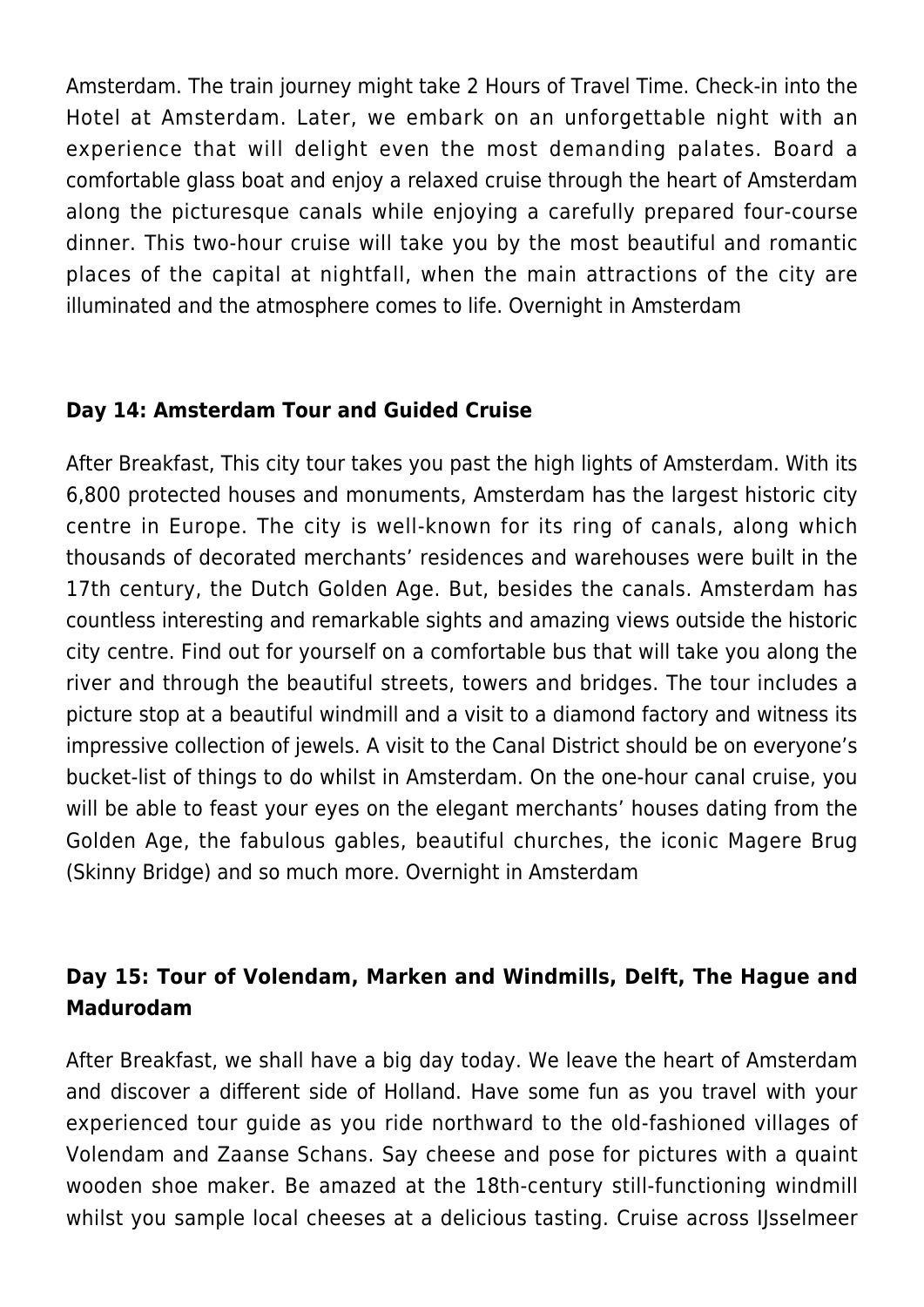Lake to the village of Marken and see their picturesque wooden homes, before continuing to the fabled city of Delft where you will visit one of the original Delftware factories. Why not bring home a classic Dutch souvenir for your loved ones with a piece of white and blue patterned pottery?

Visit The Hague; home to Binnenhof, Madurodam, and the Noordeinde Palace. Explore Binnenhof, one of the world's oldest active House of Parliament and even get some photos at King Willem-Alexander's working palace. Feel like a giant in Madurodam, the renowned miniature theme park, and an incredible tourist destination. You will find a 1:25 scaled down representations of the charming countryside, villages, and various historic buildings of the Netherlands. Canal Cruise

Enhance your memories of Amsterdam as you enjoy a relaxing 1-hour cruise along the famous canals. No trip to the Netherlands is complete without an excursion to the world-famous waters of the Amsterdam canals. Renowned as a UNESCO World Heritage site, the canal district will have you amazed as you cruise through its canals. Lean back and examine the town from another point of view as you drift along the beautiful waters and admire the treasured architecture.

Later proceed to the Hotel. Overnight in Amsterdam.

# **Day 16: Departure Amsterdam**

After Breakfast, we check-out from the Hotel. We proceed to the International Airport of Amsterdam Schipol for our flight back home.

- **Included**  $\checkmark$  Breakfast's Daily in the Hotel.
	- $\checkmark$  Swiss Flexi Rail Pass
	- $\checkmark$  Train Tickets across the cities.
	- $\checkmark$  Tours on Seat in Coach basis.
	- $\overline{\phantom{a}}$  Inclusions and Attractions as